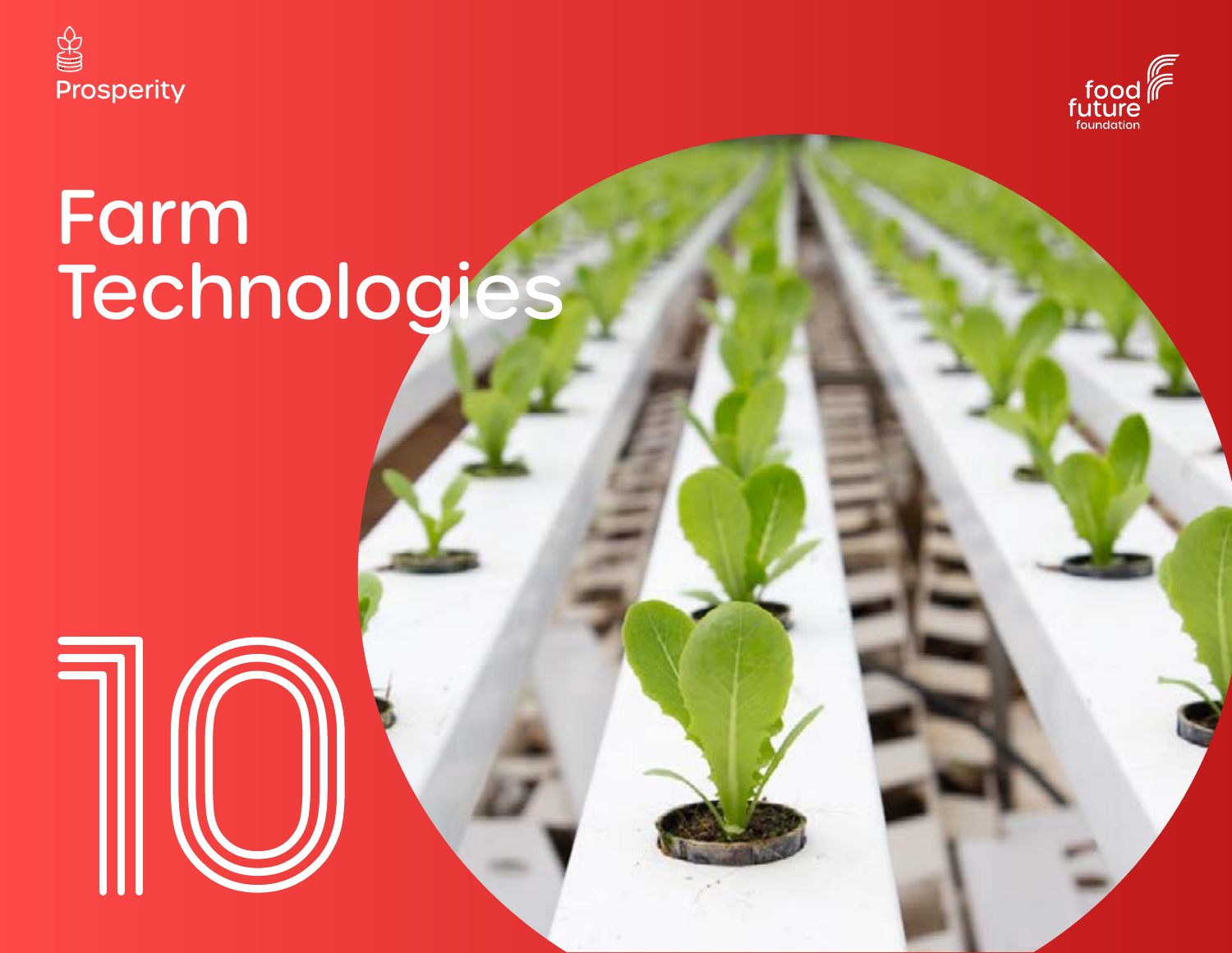



## Actionable Area

roviding access to all the small and marginal farmers in the on farm echnologies that are already developed for testing, demonstration and doption.

#### sue

Indian population is expected to surpass China in 2027 as the world's most populous country. Though Green Revolution has tripled the food grain production with only a 30 percent increase in land under cultivation, this growth in food production has challenged the country's resource base, resulting in varied economic access to nutritious diets indicating high rates of stunting amongst children. The resource-intensive food production systems of the past 7 decades in India, the challenges of nutritional security, and the degrading resource base in the country call for transformation in food systems.

Anchored by the Indian Council of Agriculture Research (ICAR), technological contribution towards production and productivity enhancement has made significant strides in the last few decades. Contributions from this public system to the fields of germplasm conservation, varietal/breed improvements, good agricultural practices, pre-production – production – post-harvest equipment and machinery, processed food compositions, and shelf stability for diverse products from Camels, Goat, Poultry, Mithun, supply chain technologies, climate-smart technologies (soil, water, nutrient conservation, and crop husbandry) has been multi-fold. These technologies, which hold huge potential, need to find their way to on-farm adoption.



**Food Vision 2030 Food Vision 20302301**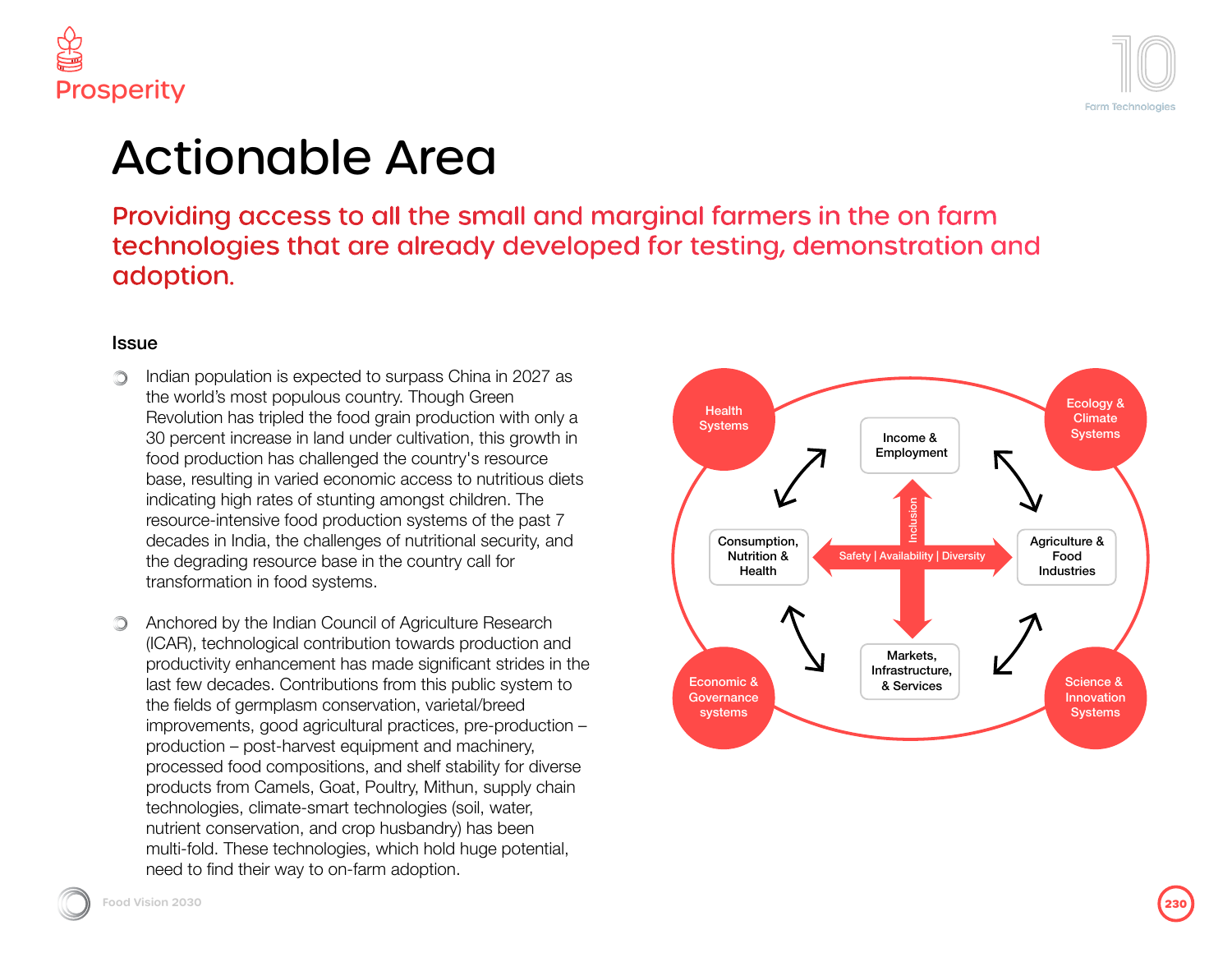

- India's economic growth since independence has seen the ∩ co-existence of the 'best' and 'not so best'. Despite India's economic progress, the persistence of regional inequalities, and malnutrition exacerbated by the growing population, the country can get into a public health challenge if not addressed immediately.
- These nutritional deficiencies in society result from various ∩ challenges that the three principle stakeholders of India's food system, viz., 'producer', 'consumer', and the 'value chain player', are facing. Indian food systems are fraught with multiple dimensions from farm gate to the consumer plate.
- Various challenges at the ecosystem level include (a) ∩ Deteriorating quality of natural resources viz., soil (overuse of nitrogenous fertilisers and very low use of micronutrients), water (overuse of groundwater to depletion levels), and air. (b) Climate change (rising temperatures, frequency & distribution of rainfall – droughts & floods). (c) Poor access to land, credit, technology, and infrastructure to marginalised communities in the food production systems.
- Various challenges in food production and distribution Ô constituted (i) Fragmented landholding and continued decline in landholding size – with implication on increasing extension, aggregation and agency costs which in a way influences both the availability, access, and cost implications at consumer plate; (ii) Food supply system losses to the tune of 40% leading to inefficient use of production factors; and (iii) Poor logistics in agriculture (input supply, produce aggregation and connect of rural-urban production-consumption centres) and urbanisation leading to high transaction costs.
- Challenges of Indian food systems at food basket level  $\circledcirc$ include – (a) High emphasis on twin staples; (b) Calorie sufficiency focus and neglect of quality & diet diversity; (c) Differential dietary / nutrition requirements across socio-economic strata of the society; and (d) Mismatches in consumer demand (for diversified foods) and production planning – leading to issues of cost, access, convenience, and the default choice.
- While India is aspiring to harvest its demographic dividend, ∩ it is time nutritional security with an implication on the mental & physical growth of its population is paid at most attention, a pre-requisite to the economic and social progress of the Nation.
- Technological innovations in the supply chain have been  $\bigcirc$ fundamental drivers of dietary change throughout human history. A shift to healthy and sustainable food habits would need transformation in the land use, crop diversity, aggregation, and seamless supply to the end consumer through big data analytics, given smaller land sizes in India and disaggregated supply centres. An analysis of land use to deliver a healthy diet to everyone revealed that land under cereals, oil crops, and sugar crops would decline by 150, 105, and 30 million hectares, respectively. For vegetables & fruits, it would increase by 170 million hectares.
- The multi-dimensional transformation is only feasible through higher digital inclusion that can potentially increase on-farm technologies to farmers, especially the majority – small and marginal categories. The technologies developed by public and private systems are demonstrated and facilitated for adoption through strong digitally-driven extension systems.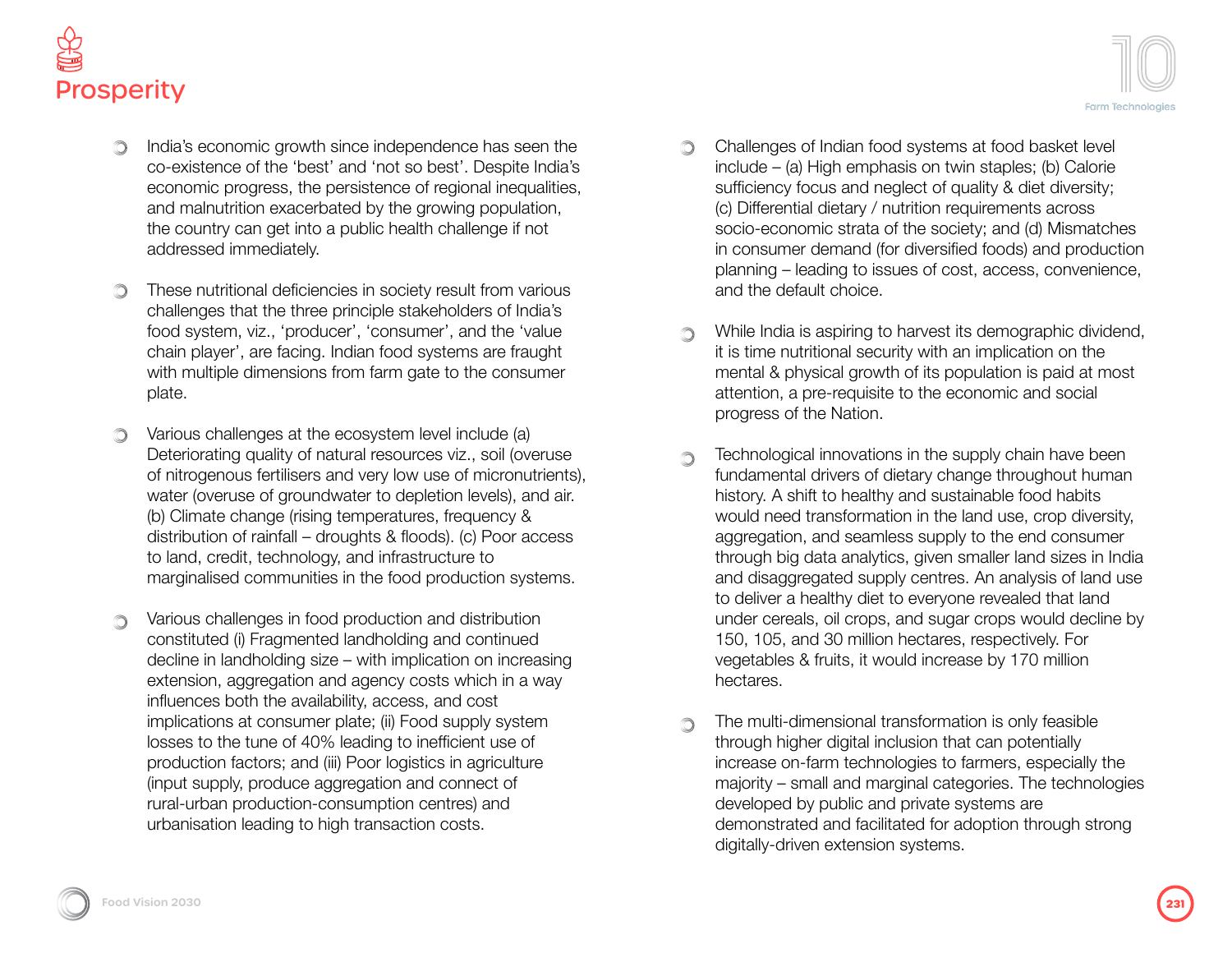

### **Status**

- With its large network of research institutes, bureaus, directorates, and research centres contribution of ICAR has been into diversified fields of the Indian food system such as genetic improvement, farm machinery (viz., pea depoding machine; poultry processing cum by-product collection unit), value chain efficiencies (viz., Ultraviolet disinfection system, fat-free flavoured makhana, adulteration testing kits for chillies, black pepper, turmeric powder, red chillies, black pepper, coriander), food processing & products (viz., primary makhana roasting machine, soy-based composite edible film, a natural dye extracted from the walnut hull, etc.,). While these technologies are piloted, demonstrated, and disseminated through 722 Krishi Vignan Kendra across the country, measuring the success of such technologies' adoption at the producer level and by the food industries are the need of the hour.
- In the age of Google-led translations and free vernacular tools available, professional agencies can reach out to the partially literate at a low cost. It is high time to reach the end-user, and technology adoption finds a place in the evaluations.
- A World Bank report suggested that 'The digital ∩ revolution—and the data it generates—are key to building an agriculture and food system that is efficient, environmentally sustainable, equitable, and able to link the world's 570 million farms with 8 billion consumers'. Given the challenges discussed in the above sections, the aspirations of the directorate of digital agriculture to support 'farmers in informed decisions – crop choice, varietal

choice, time and practices for yield maximisation', 'planning by supply chain players based on timely and precise information, 'decision by farmers on when, where and what price to sell' etc., are in the right direction.

In the recent past, India witnessed the growth of various big data analytics / digital startups that can offer relevant and need-based advisory services ranging from nutrient advisory, crop advisory (pest and disease forecasting, detection) to weather and market advisory, that can potentially bring inefficiencies in the production and supply systems through resource use efficiencies from farm gate to consumer plate. An indicative illustration of such technologies is provided below:

| <b>Application utility for</b><br>farming                                 | <b>Examples</b>                                          |
|---------------------------------------------------------------------------|----------------------------------------------------------|
| Identification of nutritional status and<br>advisory                      | <b>Chlorophyll Metre</b>                                 |
| Pest-disease forecast, diagnosis &<br>package of practices recommendation | Plantix, Cropin / mKrishi / Kisan<br>Suvidha / Kisan Hub |
| Supply of good quality agri-inputs                                        | Dehaat / Big Haat / Agro Star                            |
| Facilitate irrigation water use<br>efficiency                             | Agsmartic / Kisan Raja / Flybird                         |
| Weather advisory                                                          | Skymet / Satsure / Yuktix                                |
| Access to warehouses with credit<br>linkages                              | Ergos, Arya Collateral                                   |
| Access to farm machinery                                                  | Oxen Farms / EM3 / Gold Farms                            |
| Technology based financial access                                         | KisanDhan/ Arya Dhan / Origo                             |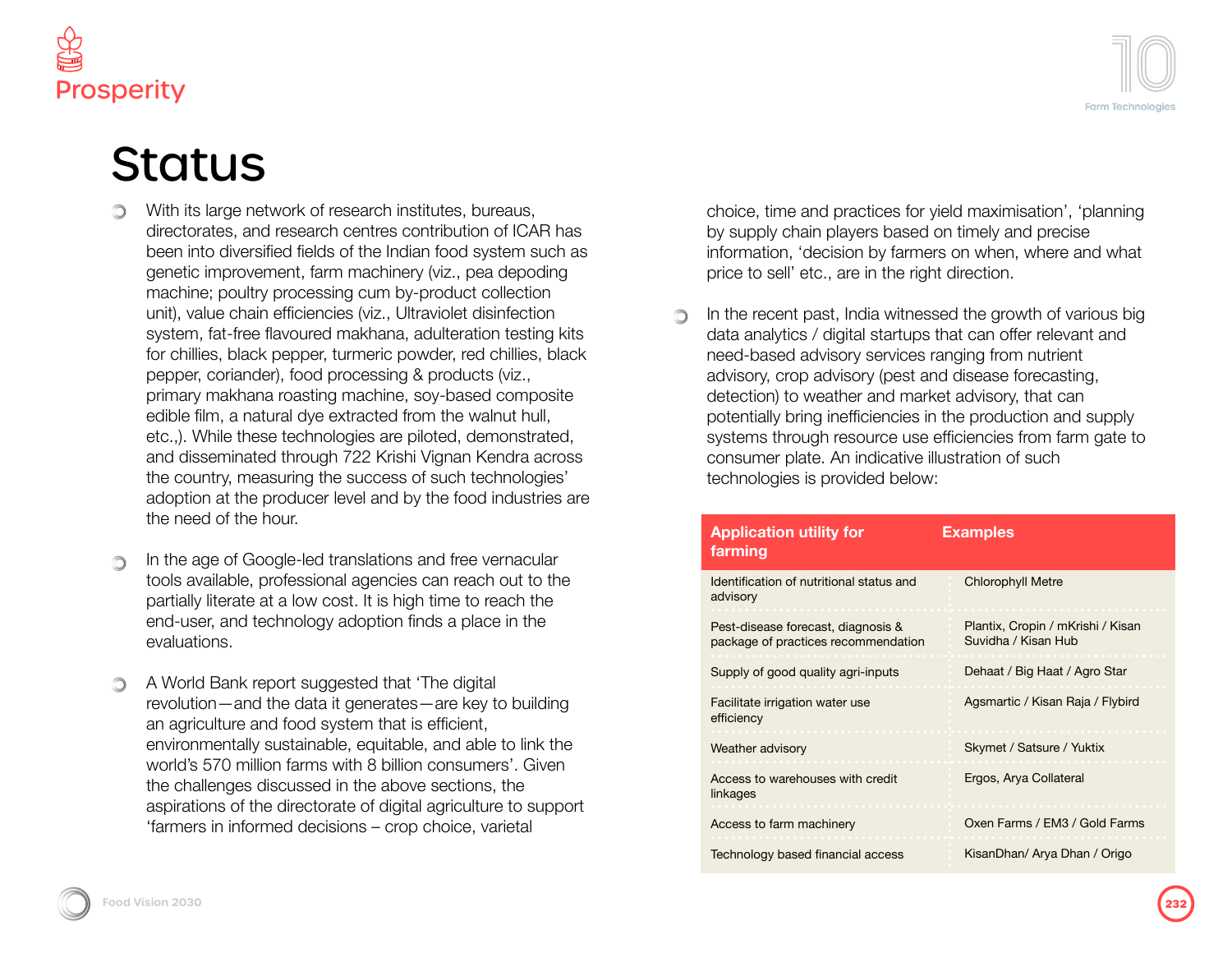



Such individual digital technologies that are hitherto unable ∩ to offer services at affordable prices are to be brought together for integration viably and sustainably. Private Sector curated models such as ITC e-Choupal, TCS's mKrishi, Better Life Farming Alliance, EM3 are harvesting the technology-driven efficiencies through their model scale-up in multiple geographies.

# Vision 2030

A strong digital backbone of the country is in the making. The farming community across geographies and diverse resource bases is provided access to the on-farm technologies already developed for testing, demonstration, and adoption. On the lines of the UID mission pursued by the country, the inclusion of all the small and marginal farmers by 2030 is the principle means of transforming the food systems for a sustainable future.



### Map of technologies and maturity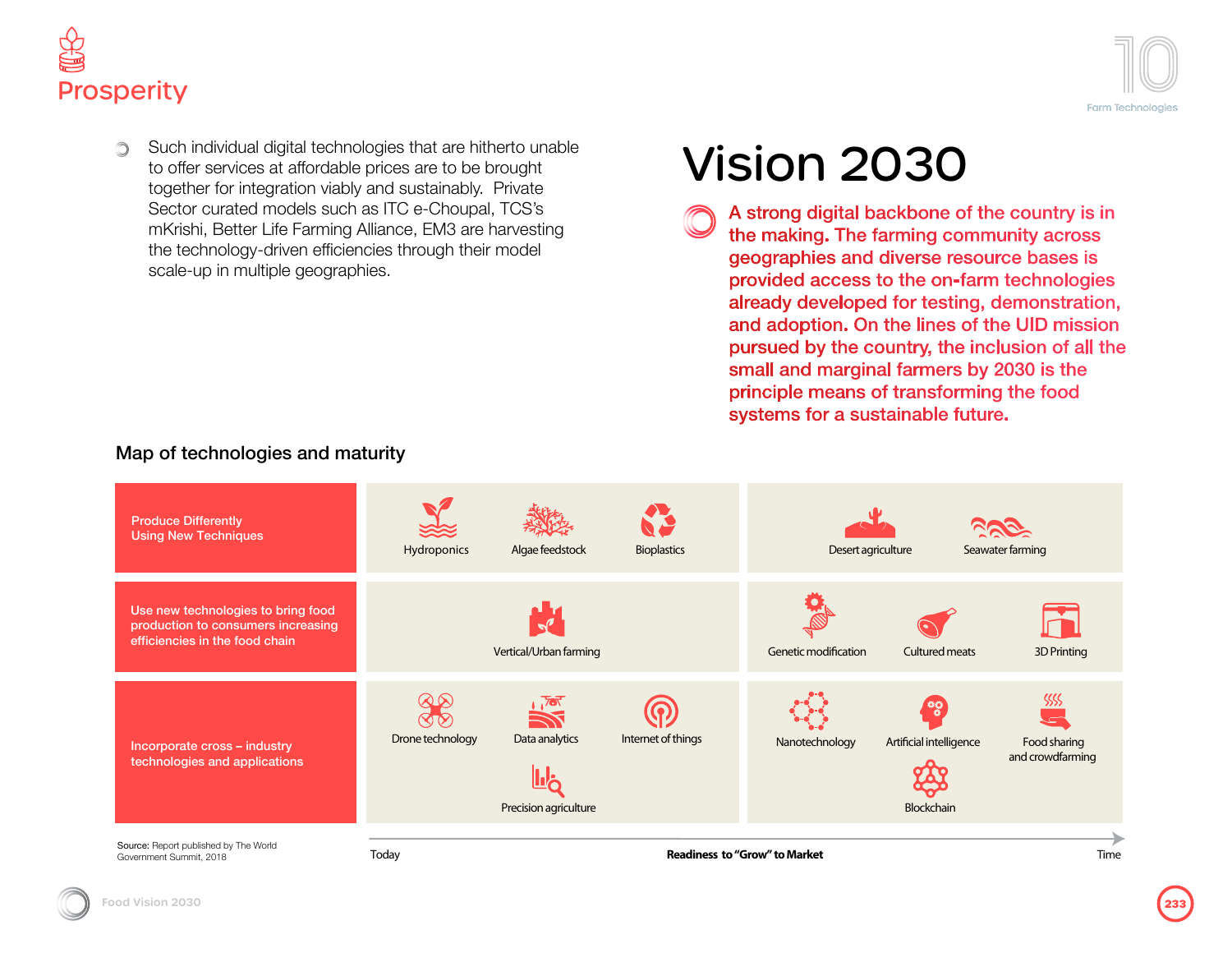



### Pathways



Agricultural extension and advisory services are strengthened towards technology adoption, sustainable production practices, and remunerative income for producers.

Promote staple diversity through policy-driven crop planning and strengthening MSP procurement mechanisms through public-private partnership especially achieving synergies through technological interventions.



Innovate the farm technologies on the dimensions of their frugality, adaptability, and relevance of market demand.

#### Supporting the use of digital technologies with data analytics and the internet of things (IoT)

- a. In achieving resource use efficiency at the farm level.
- b. In enabling supply chain efficiencies from farm gate to consumer plate.

c. In demand aggregation and production, planning to align production with changing consumer preferences and needs.

d. In popularising various processed products and technologies that are already developed for wider currency and consumer acceptance.

#### Supporting outcome-driven partnerships between

technology agencies and public-funded institutions in the ambit of Digital Agriculture. Encouraging private sector investments into technology agencies that cater to the needs of end-users (producer/consumer).